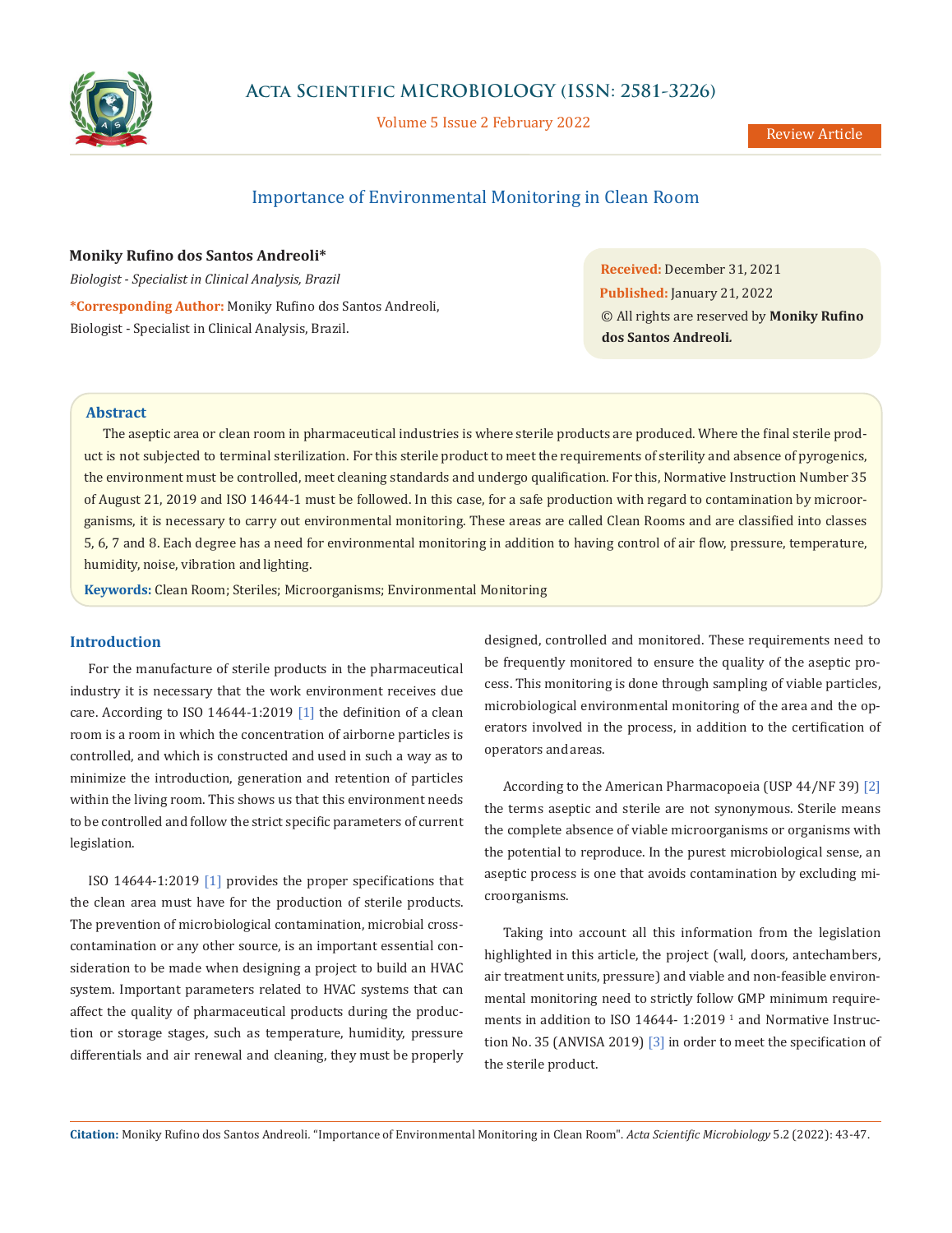#### **Microbial environmental monitoring in classified areas**

Microbiological contamination in today's aseptic processing, be it an insulator, RABS or conventional cleanroom, has become increasingly rare. However, a monitoring program must be able to detect a change in the validated control state in a facility and provide information for implementing appropriate countermeasures.

Clean rooms are classified, according to table 1 below, by the ABNT ISO 14644-1:2019 [1] standard according to the number and size of particles allowed by air volume, in addition to defining all structures (floor, wall, ceiling, antechambers, doors), air treatment systems, services and utilities. In Article 4 of NORMATIVE IN-STRUCTION Number 35 of ANVISA, it also informs that clean areas must be kept in an appropriate standard of cleaning and receive air that has passed through filters of appropriate efficiency in order to meet and maintain the microbiological conditions favorable to aseptic processing and meet the product's sterility and apyrogen specification.

Clean rooms must maintain particulate air through the use of a HEPA or ULPA filter, so the airflow system directs filtered air downward in a constant, unidirectional flow.

ISO 14644-1 [1] stipulates the total allowable particle count for a clean environment to meet defined air quality ratings.

| <b>ISO Class</b> | Particles $\geq 0.5$ mm/m <sup>3</sup> |
|------------------|----------------------------------------|
| ISO <sub>5</sub> | 3520                                   |
| ISO <sub>6</sub> | 35,200                                 |
| ISO <sub>7</sub> | 352,000                                |
| ISO <sub>8</sub> | 3.520,000                              |



For a Class 5 environment with operators the airflow should be predominantly unidirectional (vertical or horizontal), particularly when products, product containers and closures are exposed. In addition to having an environmental monitoring of viable and nonviable particles. Qualification of these areas, an assessment of air movement in a clean room, visually studying the airflow through smoke studies or other suitable means is necessary to ensure that the airflow is correct.

Per American Pharmacopoeia USP 44/NF 39 [2] careful observation and cleanroom mapping during the qualification phase can provide useful information about personnel movement and placement. This observation can also provide important information about the most frequently performed manipulations and interventions.

According to the  $6<sup>th</sup>$  edition of the Brazilian Pharmacopoeia [4], when an aseptic process is developed and installed, it is necessary to qualify the microbiological state of the process, performing at least three consecutive average fills. The problems in the development of the medium fill program to be considered include medium filling procedures; medium selection; filling volume; incubation time and temperature; inspection of filled units; interpretation of results and possible corrective actions required.

The air treatment system used in the pharmaceutical industry is divided into external air intake, air treatment unit (ATU), insufflation in the clean area, air recirculation and the treatment of the air that will be discarded.

The pressure differential is an important parameter to maintain the different degrees of cleanliness between the cleaned areas. In clean areas where the product is bottled, pressures must be positive in relation to adjacent areas that have a lower degree of cleanliness. In this way, it is possible to control the entry of contaminants.

Per American Pharmacopoeia USP 44/NF 39 [2] aseptic processing environments are much more critical in terms of patient risk than controlled environments used for other manufacturing operations. Therefore, the importance of an entire control through environmental monitoring of viable and non-viable, certification of operators and qualification of areas.

In this case, Normative Instruction Number 35 (Anvisa 2019) [3] and American Pharmacopoeia USP 44/NF 39 [2] recommend the air and surface specifications for each class of the clean area. according to table 2 below.

Environmental monitoring of non-viable particles is of paramount importance as they are considered vehicles for viable particles. Since microorganisms are often associated with 10 to 20 µm particles. Therefore, the monitoring of these particles aims to evaluate the efficiency of the filtration and air exchange system in the clean area.

**Citation:** Moniky Rufino dos Santos Andreoli*.* "Importance of Environmental Monitoring in Clean Room". *Acta Scientific Microbiology* 5.2 (2022): 43-47.

44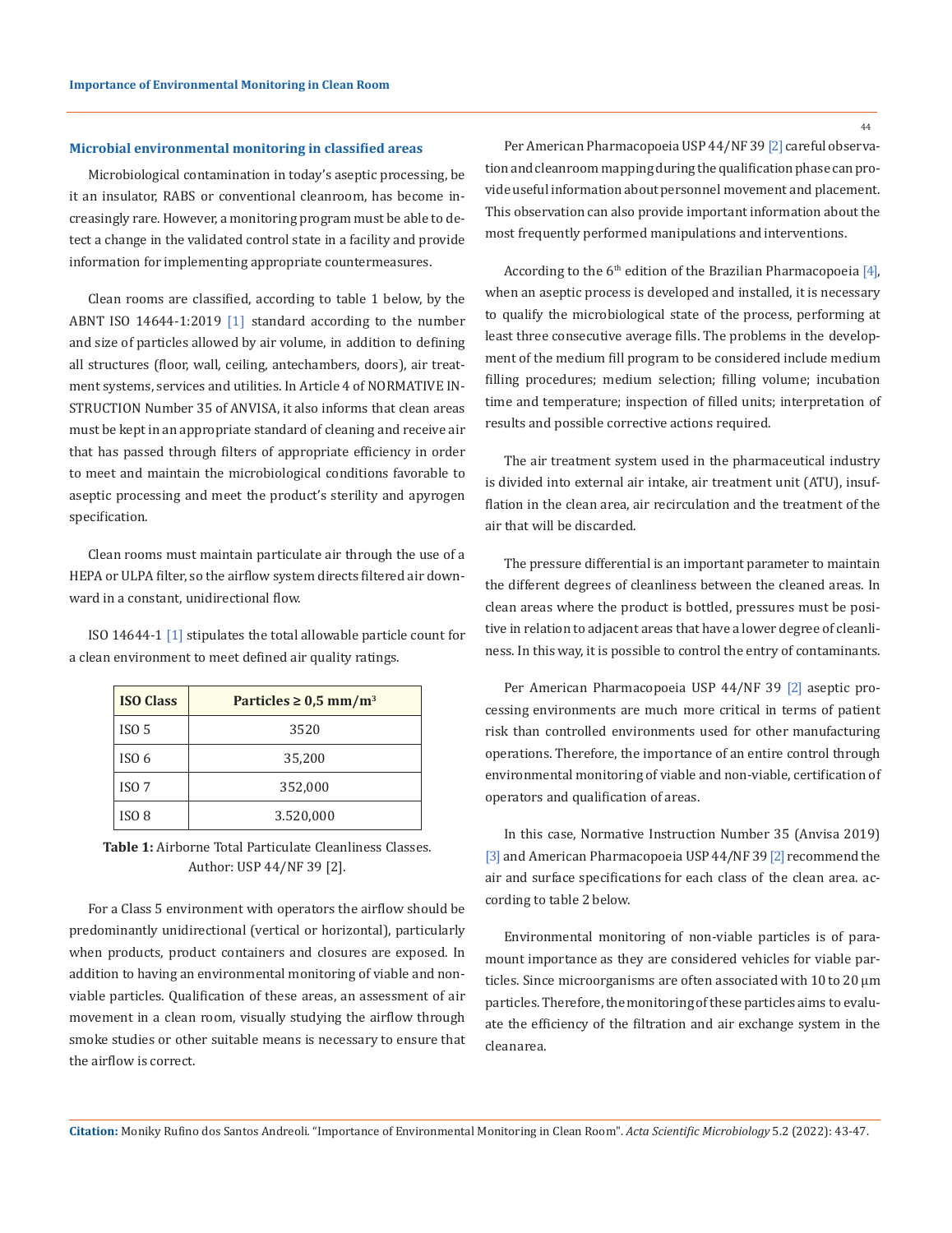| <b>Room Classification</b>                        | <b>Active Air Sample</b><br>(%) | <b>Settle Plate (9)</b><br>cm) 4 h Exposure<br>(%) | <b>Contact Plate or</b><br>Swab $(\%)$ | <b>Glove or Garment</b><br>(%) |
|---------------------------------------------------|---------------------------------|----------------------------------------------------|----------------------------------------|--------------------------------|
| Isolator/Closed RABS<br>$(ISO\ 5\ or\$<br>better) | < 0, 1                          | < 0, 1                                             | < 0.1                                  | < 0, 1                         |
| ISO <sub>5</sub>                                  | <1                              | <1                                                 | <1                                     | $<$ 1                          |
| ISO <sub>6</sub>                                  | $<$ 3                           | $<$ 3                                              | <3                                     | $<$ 3                          |
| ISO <sub>7</sub>                                  | < 5                             | < 5                                                | < 5                                    | < 5                            |
| ISO <sub>8</sub>                                  | < 10                            | < 10                                               | < 10                                   | < 10                           |

**Table 2:** Suggested Initial Contamination Recovery Rates in Aseptic Environments.

All operators are aseptically gowned in these environments (with the exception of background environments for isolators). These recommendations do not apply to production areas for nonsterile products or other classified environments in which fully aseptic gowns are not donned.

Author: USP 44/NF 39 [2].

The objective of the microbial monitoring program is to assess the effectiveness of cleaning and sanitizing practices of areas and personnel that could have an impact on the biological load. The American Pharmacopoeia USP 44/NF 39<sup>[2]</sup> tells us that microbiological monitoring of a cleanroom is technically a semi-quantitative exercise, as a truly quantitative assessment of the environment is not possible, given the limitations of the sampling equipment.

Environmental monitoring is unable to provide us with direct quantitative information due to the lack of accuracy of enumeration methods regarding the restricted sample volumes that can be effectively analyzed.

In fact, routine environmental monitoring provides enough information to demonstrate that the environment is operating in an adequate state, in addition to detecting changes in the control of the environment if the rate of recovery of the contamination of microorganisms increases significantly.

For more effective environmental monitoring, it is important to determine the points through the layout, materials, equipment, people present, in addition to a risk analysis. This assessment of risks associated with manufacturing environments should be done over a significant period of time. And contamination recovery rates should be used to track ongoing performance and refine the microbiological control program and thereby drive improvement. Because only in this way will ideal operating conditions be achieved

and contamination recovery rate levels will become relatively stable within a normal range of variability.

For real monitoring sampling must take place when materials are in the area, processing activities are in progress and a full complement of personnel is working in the aseptic processing environment.

Operators involved in the aseptic process need to receive adequate training before starting activities in these areas as they play an essential role in the control of contamination. Proper training, discipline, and supervision are critical to contamination control. This training is equally important for personnel responsible for the microbial environmental monitoring program because contamination of the clean work area can inadvertently occur during microbial sampling. This training should include instruction in the basic principles of aseptic technique and emphasize the relationship of manufacturing and handling procedures to potential sources of product contamination. In addition to being formalized and documented for all personnel who have access to the clean area.

Microbial contamination in an environment where there are operators at some level is unavoidable. As such an expectation of zero contamination during all aseptic processing operations is impossible. Even the most careful design and operation of the cleanroom environment will not eliminate the release of microorganisms if human operators are present.

**Citation:** Moniky Rufino dos Santos Andreoli*.* "Importance of Environmental Monitoring in Clean Room". *Acta Scientific Microbiology* 5.2 (2022): 43-47.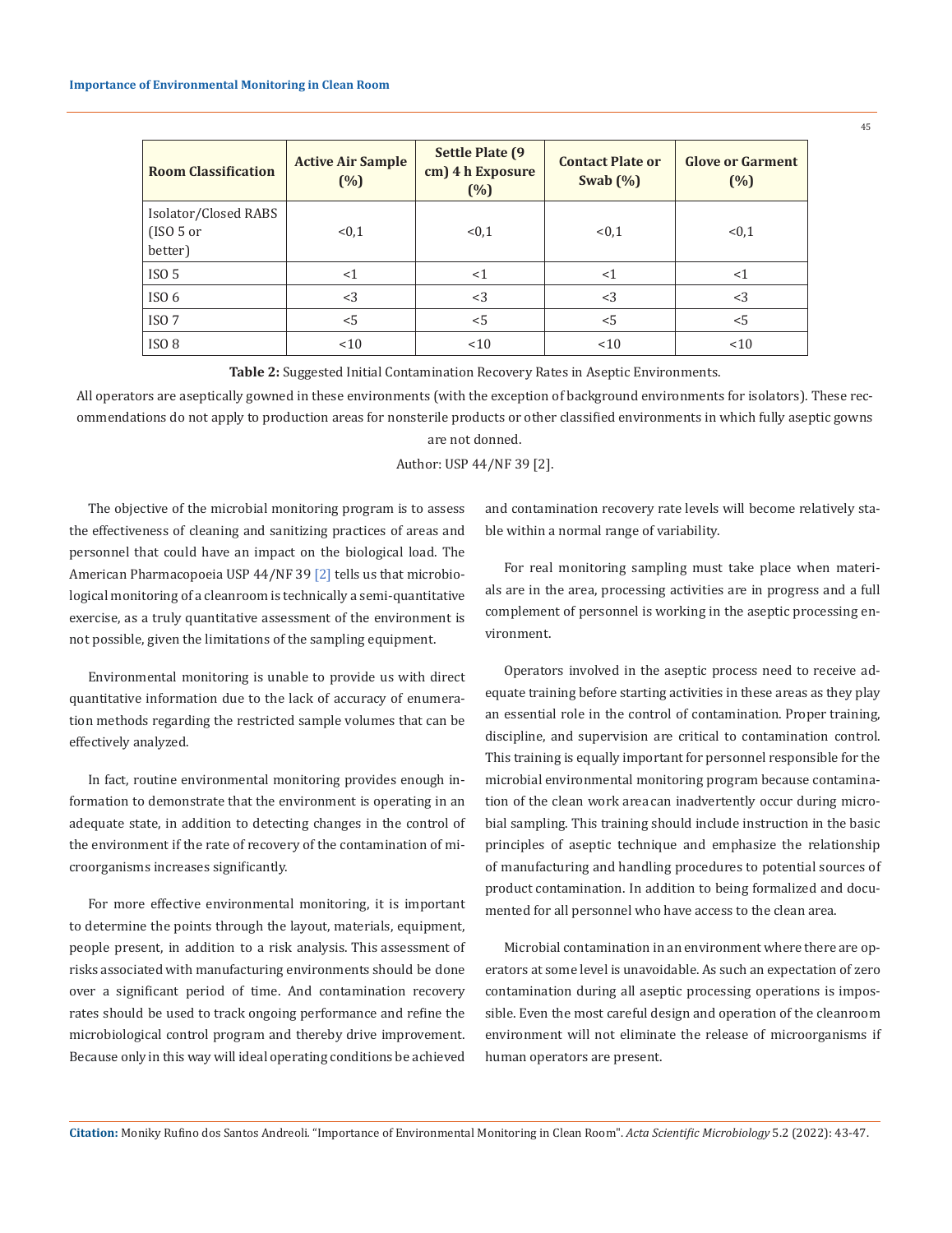Interventions must always be minimized, to avoid possible contamination, including those necessary for monitoring activities, but if necessary, they must be conducted with aseptic technique that approaches perfection as much as possible.

To enter and operate within a clean room or even carry out environmental monitoring in addition to training, it is necessary to be in adequate health conditions; sick people cannot have access to clean area. The American Pharmacopoeia USP 44/NF 39<sup>[2]</sup> tells us that the only significant sources of microbial contamination in aseptic environments are people. As operators disperse contamination and the ultimate goal of aseptic processing is to reduce enduser risk, only healthy individuals should have access to controlled environments. Sick individuals should not be allowed to enter an aseptic processing environment, even one that employs advanced aseptic technologies such as isolators, blow/fill/seal or closed RABS. In general, fewer personnel involved in aseptic processing and monitoring, along with a reduction in interventions, reduces the risk of microbial contamination.

For conventional clean areas it is also necessary to wear a suitable uniform, as no part of the body can be exposed. Thus, training in dress and certification of the operators involved is necessary.

The frequency of environmental monitoring must follow the recommendation of American Pharmacopoeia USP 44/NF 39 [2] in table 3 below.

| <b>Sampling Area/Location</b>              | <b>Frequency of Sampling</b> |  |  |  |
|--------------------------------------------|------------------------------|--|--|--|
| Clean room/RABS                            |                              |  |  |  |
| Critical zone (ISO 5 or better)            |                              |  |  |  |
| Active air sampling                        | Each operational shift       |  |  |  |
| Surface monitoring                         | At the end of the operation  |  |  |  |
| Aseptic area adjacent critical zone        |                              |  |  |  |
| All sampling                               | Each operational shift       |  |  |  |
| Other nonadjacent aseptic areas            |                              |  |  |  |
| All sampling                               | Once per day                 |  |  |  |
| Isolators                                  |                              |  |  |  |
| Critical zone (ISO 5 or better)            |                              |  |  |  |
| Active air sampling                        | Once per day                 |  |  |  |
| Surface monitoring                         | At the end of the campaign   |  |  |  |
| Non aseptic areas surrounding the isolator |                              |  |  |  |
| All sampling                               | Once per month               |  |  |  |

**Table 3:** Suggested Frequency of Sampling for Aseptic Processing Areas. Author: USP 44/NF 39 [2].

Walls and floors should be sampled as sampling in these locations can provide information about the effectiveness of the sanitation program. However, this sampling can be done less frequently and with the operators; in accordance with good conduct practices in these areas, they must never touch the floor and walls, and there must not be mechanical transmission of contamination from these surfaces to critical areas where the product is exposed. However according to American Pharmacopoeia USP 44/NF 39 [2] it has been found that surface monitoring recovers <50% even when used with relatively high inoculum levels in standardized coupons. In real production environments, where organisms are stressed to varying degrees, recovery rates may be even lower.

It is noteworthy that in this way a critical eye must be taken on environmental monitoring in general, so when contamination recovery rates increase from an established norm, an operational and process investigation must be carried out. As investigations need to be different depending on the type and processing of the product manufactured in the clean room, RABS or insulator.

The investigation needs to include a review of area maintenance documentation, reviewing area sanitation documentation, whether there has been an occurrence of different than expected events in the area, changes in ambient temperature and relative humidity, and the training status of personnel. After a thorough investigation, actions must be taken to correct or eliminate the most likely causes of contamination.

Often due to the relative rarity of contamination events in modern facilities, investigations prove inconclusive. When corrective actions are taken, they may include reinforcement of personnel training to emphasize acceptable clothing and aseptic techniques and microbial control of the environment, additional sanitization or with a different sanitizing agent, and identification of the microorganism to know its possible origin. This entire course of investigation, action and conclusion must be documented.

For an assessment of environmental monitoring, it is necessary to take a critical look at the whole as the growth and recovery of microorganisms are not exact. In this way they can account for the frequency with which contamination is detected, rather than the absolute numbers of CFU detected in a single sample. Since a CFU is not a direct enumeration of the microorganisms present, but rather a measure of contamination that may have originated from a cluster of organisms.

**Citation:** Moniky Rufino dos Santos Andreoli*.* "Importance of Environmental Monitoring in Clean Room". *Acta Scientific Microbiology* 5.2 (2022): 43-47.

46